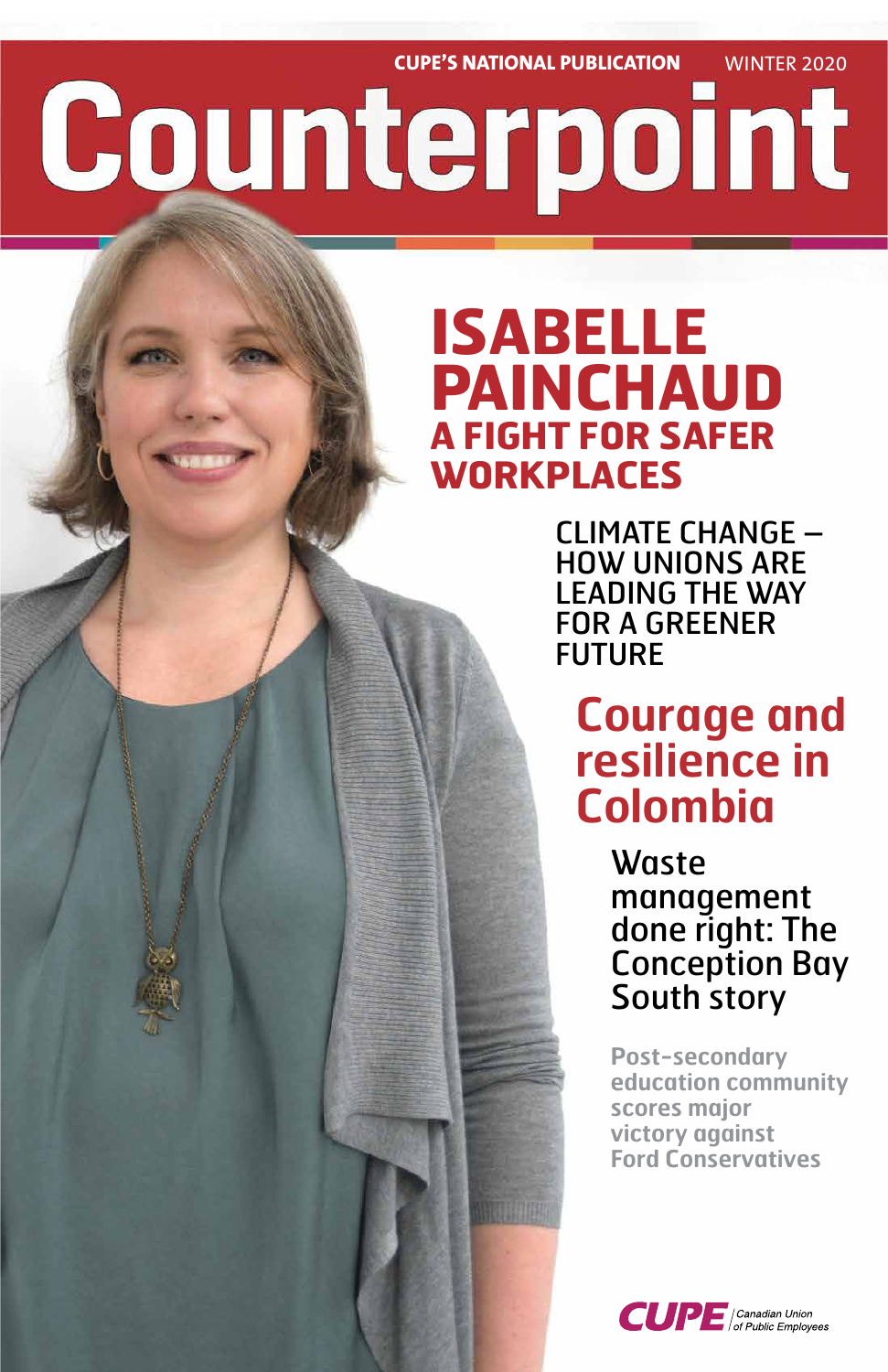*"Workers are on the front lines of the climate crisis. We should be on the front lines building solutions too." Angella MacEwen, CUPE's Economist, p. 5*

### **SHE SAID**

Union-printed on 50% recycled, 30% post-consumer waste, elemental chlorine-free paper, certified by the Forest Stewardship Council.

Æ

**2 CUPE COUNTERPOINT** WINTER 2020

#### ISSN print 1920-2857 ISSN online 1920-2865

Counterpoint is published by the Canadian Union of Public Employees. Address all letters to the editor to: comm@cupe.ca

Publications Mail Agreement Number 40005741

Return undeliverable Canadian addresses to: CUPE Communications, 1375 St. Laurent Blvd. Ottawa, ON, K1G 0Z7

Visit CUPE's website at cupe.ca or contact us at cupemail@cupe.ca

**Managing Editor** Rosane Doré Lefebvre

**Communications Director** Karine Fortin

**Graphic Designer** Jocelyn Renaud

**Editorial Assistants** Manon Lajoie • Céline Carré • Vicky Allard

**Contributors** David Jacks • Lisa Djevahirdjian • Leonor Cedillo • Angella MacEwen • Mark Hancock • Charles Brenchley • Karin Jordan • Joseph Leonard-Boland • Janet Szliske • Kevin Wilson





**CANADIAN UNION OF PUBLIC EMPLOYEES NATIONAL EXECUTIVE BOARD**

**National President** Mark Hancock

**National Secretary-Treasurer** Charles Fleury

**General Vice-Presidents** Sherry Hillier • Denis Bolduc • Fred Hahn • Judy Henley • Paul Faoro

#### **Regional Vice-Presidents** Ernest Green / Newfoundland & Labrador • Nan McFadgen / Nova Scotia • Brien Watson / New Brunswick • Leonard Gallant / Prince Edward Island • Benoît Bouchard, Patrick

Gloutney / Quebec • Michael Hurley, Candace Rennick / Ontario • Bryan Keith / Northern Ontario • Gord Delbridge / Manitoba • Tom Graham / Saskatchewan • Rory Gill / Alberta • Trevor Davies, Barb Nederpel / British Columbia

**Diversity Vice-Presidents** Yolanda McClean • Debra Merrier

# Counterpoint

When Abe Araya first got involved in his union eight years ago, he never thought he would someday be elected as the President of Manitoba's largest union.

> "I will be fierce in my determination to demand respect for the rights of workers in dealings with the CAQ government, which seems to forget rather easily that the members we represent make up the families in Quebec," declared Denis Bolduc.

That day came on November 13, 2019, when delegates at the CUPE Manitoba Convention elected Araya to lead CUPE Manitoba into what will be another year of the provincial Progressive Conservative government's attacks on working people.

"I have been a fighter all my life," said Abe Araya. "I overcame barriers, went

head-to-head with management, and have taken the struggle to the streets".

Araya previously served as President of CUPE 110, representing custodians, painters, utility workers and more, at the Winnipeg School Division. Araya came to Canada from Eritrea as a young child, and hopes to motivate and encourage refugee youth and other children.

"Our school division covers some of the lowest income, most marginalized communities in Canada," said Araya. "I take inspiration from the students' struggles and hope they can be inspired by my work in the union, fighting for fairness for everyone".

Araya has been actively involved in organizing CUPE members to volunteer in electing labour-friendly candidates at every level of government, but he is also known for bringing members out to both labour and community protests.

"Being involved in social justice work is a big responsibility, but it is incredibly rewarding," said Araya. "Now is a critical time for



labour, youth, Indigenous, newcomer, environmental and other social justice movements to work together to fight against right-wing ideologies".

Araya hopes to help unite labour and build stronger partnerships with the community. "With the Conservative government in Manitoba cutting

health care, education, and social services, the fight is no longer confined to union halls and bargaining rooms," noted Araya.

"We need to lead and be led by our community allies in the fights ahead, and I know CUPE Manitoba will be carrying the fuchsia flag every step of the way". ■ **David Jacks**



### **Denis Bolduc, new General Secretary of the FTQ**

After more than eight years with the executive of SCFP-Québec, including three as President, Denis Bolduc is beginning a new stage in his union career, having won the position of General Secretary of the Fédération des travailleurs et travailleuses du Québec (FTQ).

Denis Bolduc has been an activist for almost 30 years. His first years spent in trade unionism at the Journal de Québec plunged him into one of the harshest conflicts in the 2000s. The confrontations he had with a stubborn, voracious and unscrupulous employer enabled him to build up strong resilience, which made him the motivated union activist of integrity he is today.

## CUPE Manitoba President focused on building a movement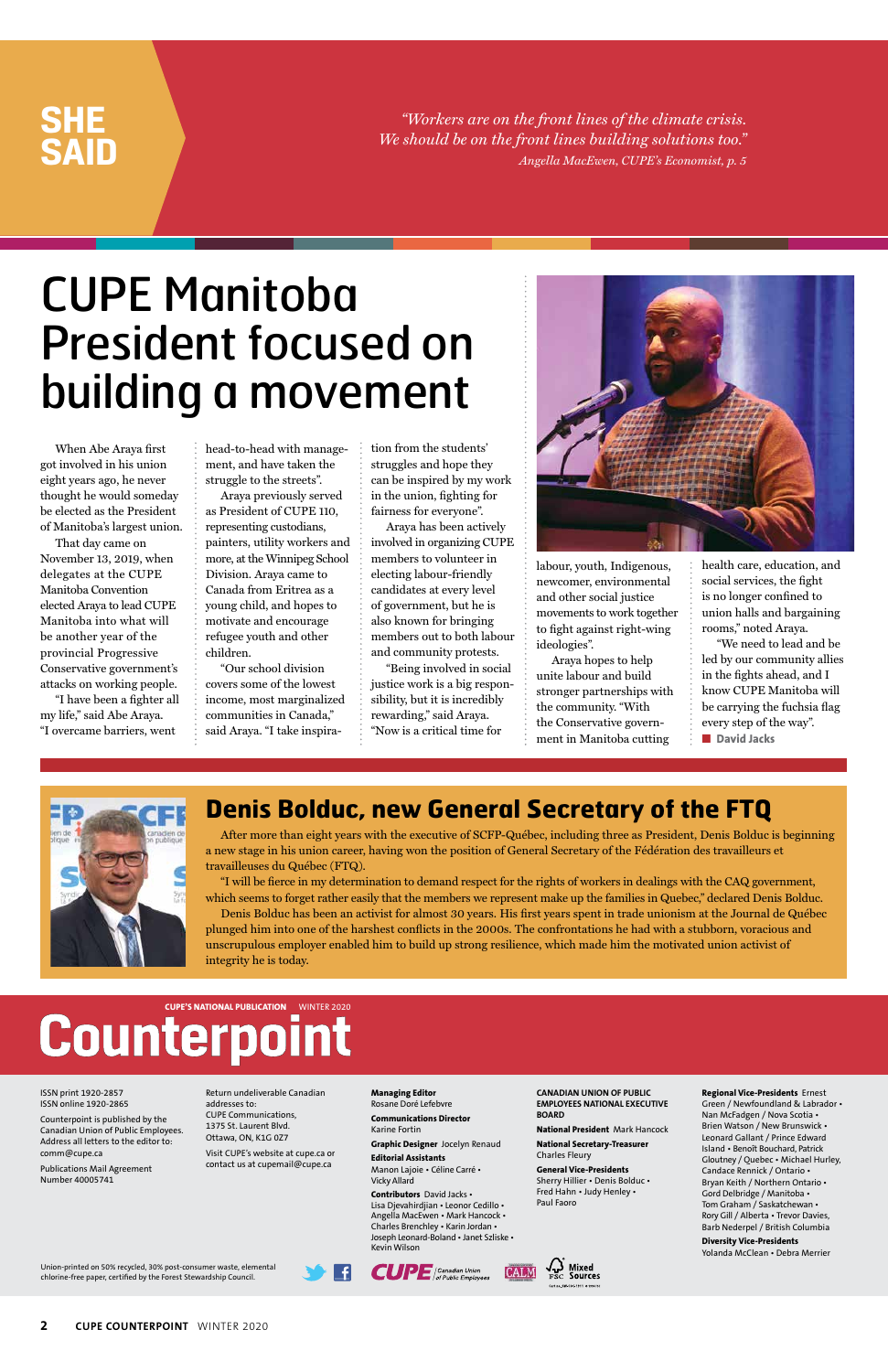## **Modernizing our union for the 21st century**

**J** ust a few months ago, over 2,000 CUPE members

### **NATIONAL PRESIDENT** MARK HANCOCK

*Involved in CUPE 4835 since 2001, Vice-President Isabelle Painchaud is committed to the labour movement and the well-being of workers. She has taken up numerous causes, one of which has been the installation of defibrillators in the workplace.* 

In December 2018, employees of the National Film Board (NFB) lost their colleague, Richard Lanoue, who died on the job from cardiac arrest. His death was probably avoidable since Isabelle and her colleagues had already been campaining

to have a defibrillator installed in their premises.

"For years, we had been demanding that our employer acquire a defibrillator. We managed to get one, but it came too late to save a life. One of our colleagues died and perhaps could have been saved if this invaluable medical equipment had been at hand. Since that time, I have made it a personal commitment to ensure that this doesn't happen to others," explained Isabelle Painchaud. Two days after the tragedy, the NFB received its long-awaited defibrillators.

With the union team led by the Local President Luc Léger, Isabelle knocked

at every door she could and waged a fight to prompt employers across the country to purchase defibrillators. They also worked with former NDP MP from Sherbrooke, Pierre-Luc Dussault, to introduce a bill on this issue in the House of Commons.

"We are used to having smoke detectors and extinguishers everywhere. We'll adjust very well to having defibrillators. They're easy to use, and they cost little when you think that they can save lives. It's a win-win situation for both employers and employees," said Isabelle Painchaud.

Delegates from CUPE 3835 attended the CUPE-

F F F

Quebec convention, where they presented a motion requesting that defibrillators be installed in all workplaces, which was carried unanimously.

Her struggle for the well-being of her peers is nothing new. "When I was 9, I led my friends at school on a strike! It was raining outside at recess, and one of our classmates who wasn't properly dressed was freezing. I asked the supervisor whether we could bring her inside the school, and she said no. As soon as I got back to class, I said to the others, 'We're going on strike!' Our teacher explained that we had to find

a spokesperson

and prepare signs. It was quite the baptism of fire," recalled Isabelle Painchaud. ■ **Lisa Djevahirdjian**



ince 1939, the National Film Board (NFB) has been creating award-winning work of world-wide renown. Its numerous artisans have made a significant contribution to promoting the Board and stand out by virtue of their commitment to social issues through their union.

and activists gathered in Montreal to debate the future of our union and our movement. Many of the debates at CUPE's 29<sup>th</sup> National Convention focused on modernizing our customary practices and our constitution.

In 2019, the federal agency celebrated its 80<sup>th</sup> anniversary, and can boast that it has been a finalist at the Oscars more often than any other film producer outside Hollywood.

While I know constitutional amendments aren't what gets everyone up in the morning, I can say this: the amendments we adopted at our October convention in Montreal mark the largest and most significant changes to the constitution of our union since CUPE was founded in 1963.

Not only that, they go a long way towards making CUPE a progressive,  $21<sup>st</sup>$  century union for Canada and the world to follow.

Many of the changes made at convention had to do with longstanding practices that were generally understood, but not written down. Clarifying these

"unwritten rules" brings transparency and accountability to our constitution and our union.

In particular, the process for electing our National Executive Board relied heavily on custom and tradition, rather than written rules. Delegates in Montreal voted to change that, by adopting amendments that lay out clear rules for how we elect our General Vice-Presidents, Diversity Vice-Presidents, and Regional Vice-Presidents, and establishing clear roles



and responsibilities for these positions.

We also voted to bring in electronic voting at future conventions for elections and standing votes at the call of the Chair.

Our convention also approved changes to CUPE's Trial Procedure, stemming from a comprehensive review that involved consultations with members and chartered bodies.

As many of us know, our old trial procedure wasn't working as intended. It was frustrating for locals, and too often being used for political purposes, which was never its intent.

Now, complaints will be dealt with outside of the local union, taking internal politics out of dispute resolution. An independent investigator will be assigned to cases and, if approved to proceed, trial committees will be composed of members from the surrounding region. Where complaints are rooted in harassment or discrimination, the complainant will have the option to proceed through an alternative dispute resolution process.

These reforms not only make CUPE stronger from within – they also allow us to devote more of our attention and energy to bargaining forward for our members and being a strong, leading voice for all workers across Canada.

**MARK HANCOCK ONLINE 3** twitter.com/MarkHancockCUPE

# Mobilizing to save lives

Unfortunately, the atmosphere was not a festive one for employees, who took care of a large-scale move, in addition to always having to do more with less due to a lack of funds.

With a new budget soon to be tabled, the unions wrote a letter to Prime Minister Justin Trudeau, requesting that this institution, which continues to promote Canadian culture and know-how the world over, receive greater funding.

**In spite of** 

**surprising results,** 

**the NFB is a patient** 

**on life support**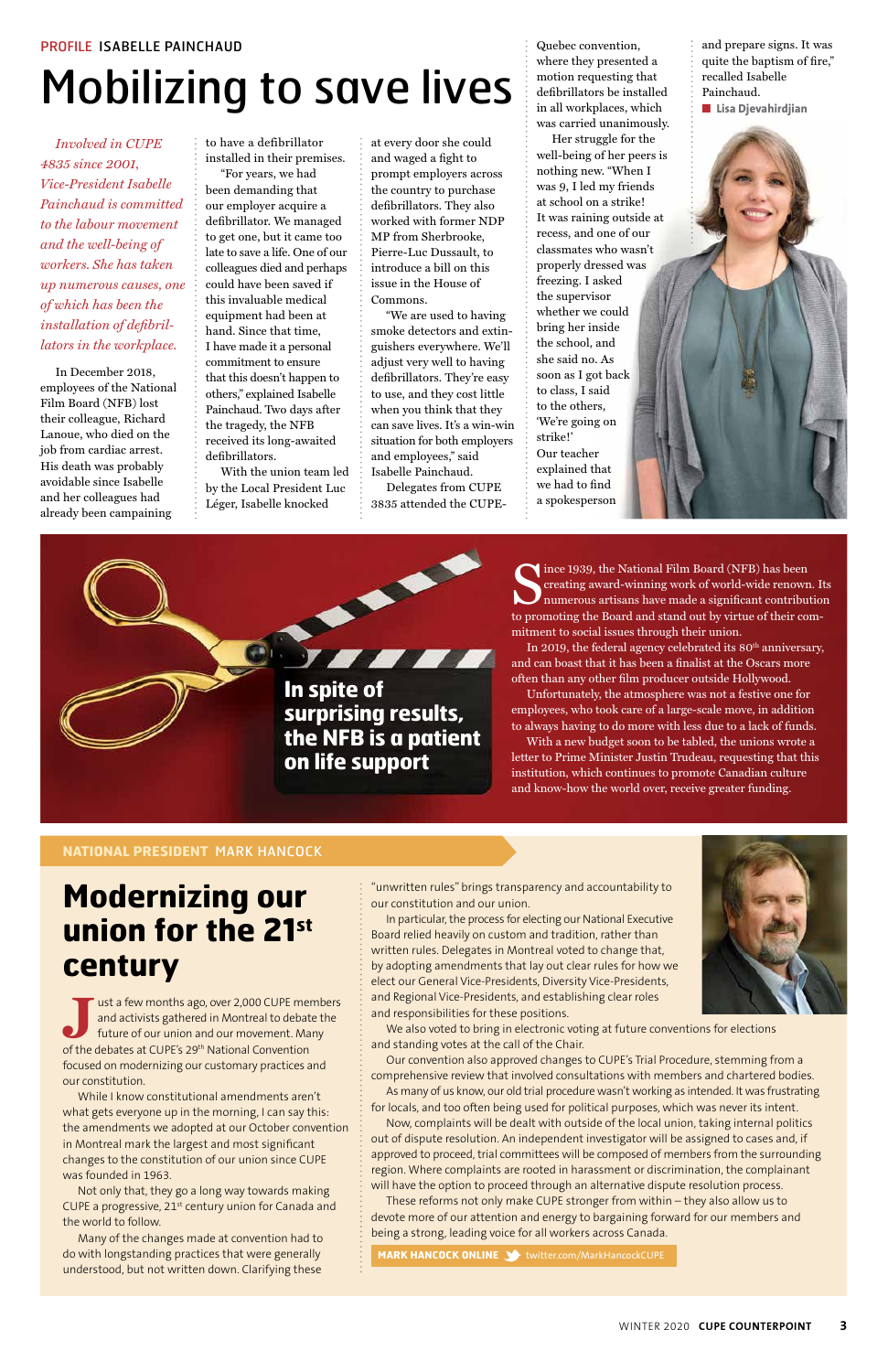**S**ince 2013, Stefan Sommer of CUPE 4400 has been involved in an initiative that increases efforts towards sustainability and energy use at the Toronto District School Board (TDSB) and brings agriculture closer to students: the Urban Farming Innovation Project.

All year round, Stefan, assisted by students, gardens indoor on tall hydroponic garden towers in some TDSB schools. Each of these towers can grow up to 44 plants at a time. School cafeterias are provided with fresh products on site, and crops are produced in cycles to meet demand. From seedling to transplantation, from harvesting to production and consumption, the students fully enjoy the small-scale farming. "This has changed the way they look at vegetables. The nutritional value of the vegetables we grow is far superior to food you find in grocery stores. The taste and quality are better. When I go

in schools now, I have kids begging for kale chips," says Stefan Sommer.

The students gain key knowledge through the project. In addition to understanding firsthand the real impacts of eating local products, and acquiring hydroponic gardening skills, the learning experience is harmonized with the Ontario curriculum. "We tailor the experience we offer with the schools, whether it's part of the academic program or a lunchtime activity. For example, in one school, the project was implemented as part of the Science class, where we focus on innovation and how to improve the project. In another school, it's part of an Economy class, to study the value of the yields," he explains.

#### **Special kids with special needs**

# TAKING ACTION ON **CLIMATE CHANGE**

Stefan is certainly proud of working to implement sustainable practices in his working environment, but his proudest achievement is by far the positive impact this has on kids. Most of

the students he works with have mild intellectual or physical disabilities or are kids with Autism Spectrum Disorder.

#### **A community to thank**

With the help and support of teachers, the TDSB and CUPE 4400, the Urban farming innovation project is growing. In January 2020, six schools will be participating in the

initiative. Other schools are also starting their own gardening projects.

In light of this success, Stefan is however staying humble. "This is a community effort. The school board was very cooperative and the President of CUPE 4400, John Weatherup, really believed in this project. Fred Hahn, president of CUPE Ontario, also provided funding for the project. I could not have achieved as much without them."



■ **Rosane Doré Lefebvre**

# Urban farming innovation; a project that keeps on growing



### **COP25: A missed opportunity by world leaders**

After a year of grassroots mobilization around the world, where hundreds of thousands took to the streets to demand action on climate change, expectations were high for countries to agree on common solutions at COP25.

Unfortunately, conclusions of the conference are truly disappointing. Nothing was done to help developing countries face the impacts of climate change, as stated in the Paris Agreement. Also, no agreement was made on appropriate international carbon trade mechanisms or the respect of human rights and indigenous rights, as expected. Nonetheless, CUPE will keep fighting with NGOs, Unions and stakeholders to find adequate solutions and pressure the world leaders to act on climate change. ■ **Leonor Cedillo**

**4 CUPE COUNTERPOINT** WINTER 2020

"I am most proud of our work to help these students achieve their academic goals and frankly, the experience of seeing a child in a wheelchair finally getting to do gardening work has validated everything we, as an organization, have ever had to go through in order to make this program a reality for the past few years," outlined Sommer.

> Stefan Sommer with one of the hydroponic towers.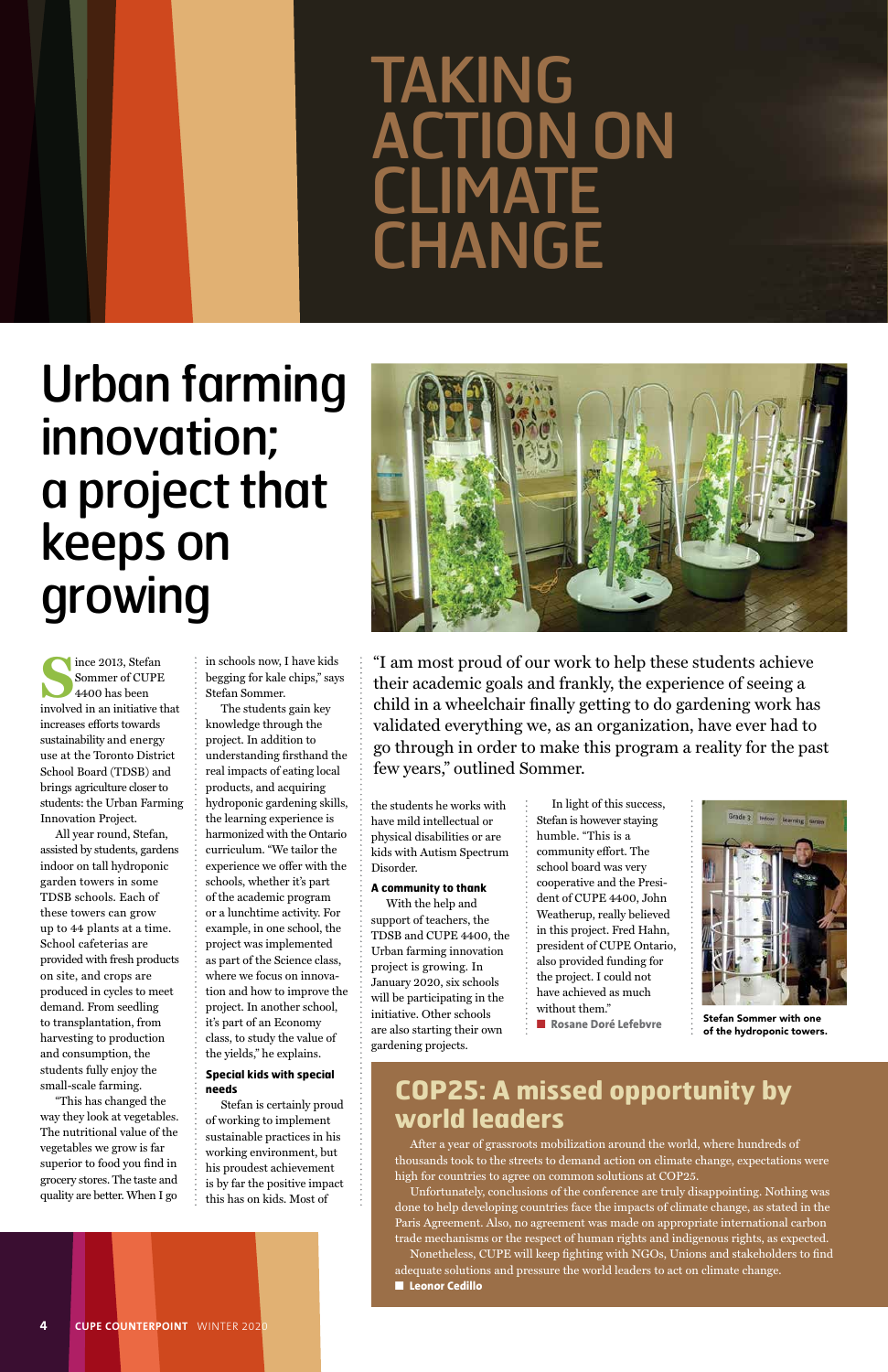### **NATIONAL SECRETARY-TREASURER** CHARLES FLEURY

of good green jobs through more public services and infrastructure is central in their national plans to fight climate change. We also asked governments to deliver on their promises to finance low carbon development in developing countries to the tune of 100 billion dollars annually by 2020. We stressed that significant international financing is also needed to compensate for the loss and damage of developing countries that are particularly vulnerable to the negative effects of climate change.



Our determination was high, and the energy reached its peak during the Climate March when hundreds of thousands of participants took the street and shouted Action Now! In the conference room, political leaders hardly heard them. Not much

progress was made at COP25, and a just transition specific to workers and human rights concerns were largely dismissed. The fight for our future is certainly not over, and CUPE will continue to do its part in our union, in Canada and around the world.

ast September, millions of citizens around the world took part in climate strikes to demand stronger and immediate actions to save our planet. The science is clear: the world governments' commitments

> CUPE is committed to reducing our carbon footprint, and to supporting our locals who are bargaining climate language into collective agreements and putting in place green stewards in our workplaces. CUPE National dedicates important resources each year to fight the climate emergency and to support the fight for environmental justice.

At the federal level, we will work with the NDP to force the Trudeau government to present a real climate change plan. A plan including actions that truly support the green-house gas emissions reduction target, protects human rights of all Canadians and ensures a just transition for all workers, their families and communities as its cornerstone. A first positive step in that direction would be for Canada to sign on to the UN Climate Action for Jobs Initiative launched last September like many countries have already done.

**CHARLES FLEURY ONLINE** twitter.com/CUPENatSec

### **The fight for climate justice must continue**

to reduce greenhouse gas emissions made in Paris in 2015 are not sufficient to limit global warming and avoid a climate catastrophe in the not too-distant future.

It's with this urgency in mind, that unions from every continent went to COP25 in Madrid in December. I had the privilege to lead the CUPE delegation composed of Brother Derek Benson, co-chair of CUPE National Environment Committee and Vice-President of CUPE 941 in Alberta, and staff. Along with other union and civil society representatives, we pressured politicians to adopt more ambitious national targets by 2020 in order to meet the objective of net-zero emissions by 2050. We acknowledged that countries can use carbon markets to achieve their reduction targets, but emphasised that loopholes that allow credit double-dipping must be patched.

We also told governments that they must ensure a just transition to a greener economy. Workers must have the support and training they need to adapt and succeed. We also called on the countries to make sure that the creation

Consequences of climate change include more intense storms and flooding, more frequent forest fires and heatwaves, and increased risk of illnesses carried by mosquitos or ticks. These are concerns for everyone – but for many workers, these represent new or increased health and safety risks on the job.

Many CUPE members work in emergency and security services, health care, municipal services, communications, and social services. Over the past 30 years, these services have faced cutbacks, downsizing,

mergers, amalgamations, and privatization. On top of this ongoing austerity, the consequences of climate change have begun to change how we work in different ways, depending on where we live and what we do at work.

Workers restoring power or organizing evacuation and relief efforts after storms are an example of climate change, making our jobs more demanding and dangerous. Health care workers are seeing increased workloads because of heatwaves and respiratory illnesses caused by air pollution from wildfires and longer pollen seasons. People who normally work outside are affected by heatwaves, air pollution, and the increased risk of insectborne diseases.

There are several ways workers can address these new or increased risks. We can try to minimize them through our health and safety committees, identifying ways to adapt our workplaces. We can also form environment committees to support that adaptation and help reduce our carbon footprints. These

steps are important – but much more is needed.

There are simple, concrete actions governments can take that will help fight climate change and support improved health and safety for workers. Retrofitting public buildings will create jobs, lower energy use, and deliver healthier work environments. Municipalities will need to invest in infrastructure to address changing weather patterns, including restoring wetlands, building berms to protect against flooding, or upgrading water infrastructure.

Commuting to work needs to be affordable, safe, and less stressful.

In our cities, public transit should be regular, reliable, and cheap. In rural areas and in between cities, we need to expand public solutions like the Saskatchewan Transportation Company, rather than shutting them down as the current provincial government has done.

Workers are on the front lines of the climate crisis. We should be on the front lines building solutions too.

■ **Angella MacEwen**





## **Climate change is a health and safety issue**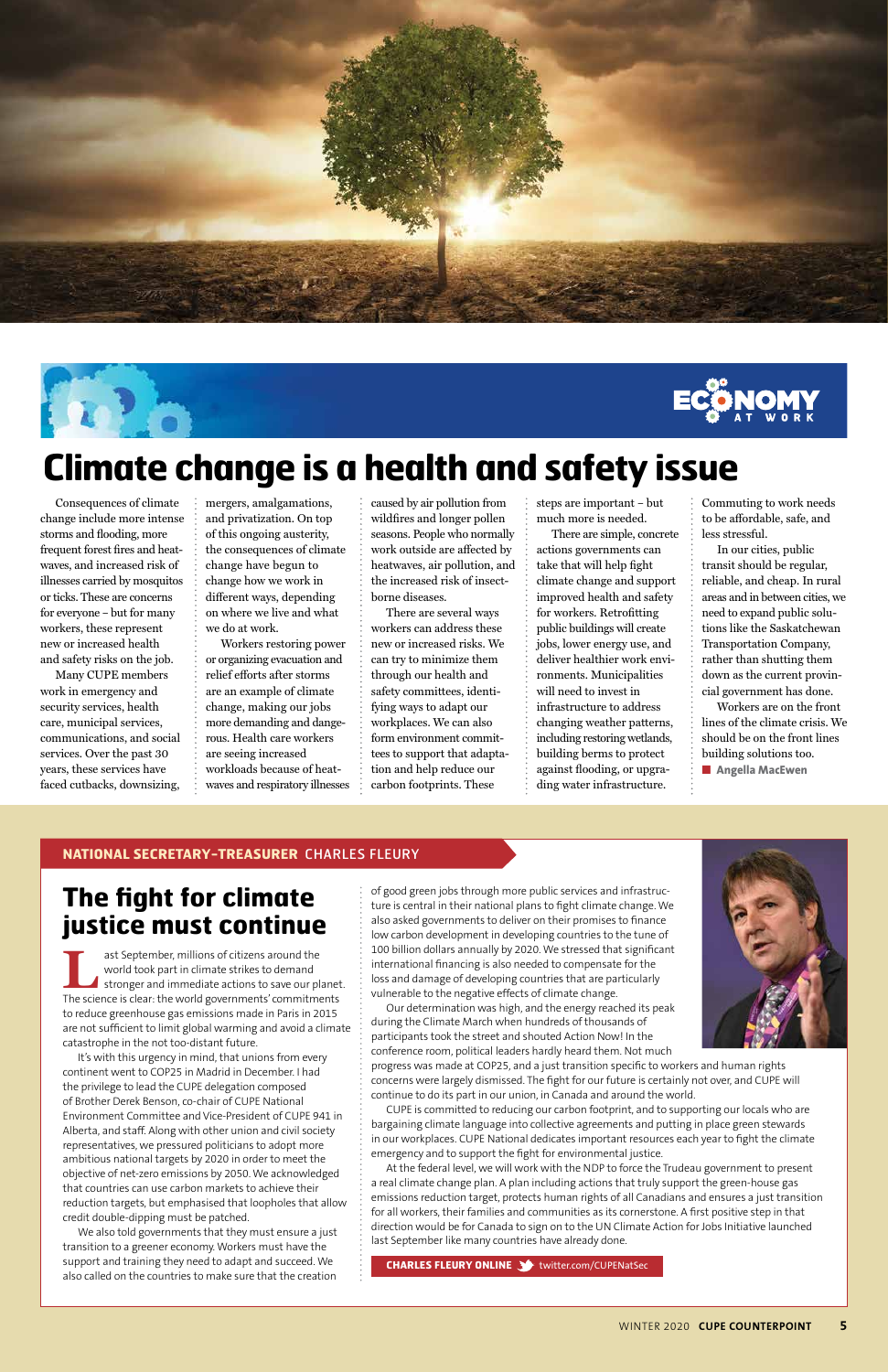In October, I had the opportunity to visit Colombia on a CUPE delegation to meet with two incredible organizations that we partner with through CUPE's Global Justice Fund.

We spent a lot of time with NOMADESC, a research and human rights organization lead by the fearless Berenice Celeita, who toured us through places the Canadian government tells us not to go.

We went to the port city of Buenaventura, the hub of the country's most important trade routes, where development by foreignowned resource companies has forced thousands of Indigenous and Afro-Colombian peoples from their communities, into a city that doesn't have the housing, the services, or

the jobs to support them.

Two years ago, these people banded together and shut the city down for 22 days, demanding safety, security and essential services like water, sanitation, health care and education for the over-grown community.

I met with members of the civic strike committee, and heard about their continuing struggles, and I watched as one of the leaders of that strike, Victor Vidal, was elected as Mayor of Buenaventura.

A couple of days later, we were scheduled to meet with Indigenous leaders in the province of Cauca.

The evening before that meeting, news broke that five Indigenous leaders had been gunned down by members of a paramilitary group. One was a young woman, an elected governor of her community. The other four were territorial guards, who patrol their communities armed only with a ceremonial staff because, despite the violence that has been created by a stalled peace process, these

communities have chosen to maintain a peaceful existence in their territories, in keeping with their traditions.

The next day we travelled to Tacueyo, the community where the slaughter had happened less than 24 hours before, and we witnessed hundreds of members from the surrounding communities come together.

They came to grieve, but they also organized. More than 600 hundred people, in the midst of such a tragic loss, broke into discussion groups. They talked about the choices in front of them and how to move forward. What I witnessed that day was incredible courage, in the face of a tragedy I still can't quite comprehend.

I also spent a day with SINTRACUAVALLE – the union representing workers at Colombia's only public water provider, who have been bravely fighting water privatization in Colombia in the face of sometimes violent opposition. We toured a water

treatment facility, which had fewer bells and whistles than most of ours do, but still provides safe and clean public drinking water to the communities it serves. And we attended a meeting the union hosted for community members who are fighting for public water services.

It was really something to listen to the workers

and residents speak so passionately about the importance of water. But it was chilling to know that the union's president, my friend Margarita Lopez, does not step outside her home without her security detail. In Colombia, she is under constant threat – for being a community organizer, and for being a trade unionist.

I found such deep inspiration in the remarkable courage of the women and men I met in Colombia, who organize and fight for human rights, and who stand against corruption and corporate aggression in the face of such adversity and violent opposition.

CUPE will be calling on the Canadian government to press the Colombian government to implement the peace agreement and

ensure the fundamental human rights of the people of Colombia.

Here in Canada, we face challenges, in our workplaces, in our communities, and even within our union.

But we have to keep those challenges in perspective, and stand firm in our resolve to fight injustice wherever we encounter it, and to keep building a better world through international solidarity.

■ **Mark Hancock**



### Global Justice

# **Courage and resilience in Colombia**

Their courage reminds me that there are too many places in this world, still today, where it isn't always safe to speak out for the things you believe in, and where you risk your life just being a union activist.

Mark Hancock with NOMADESC employees in Colombia.

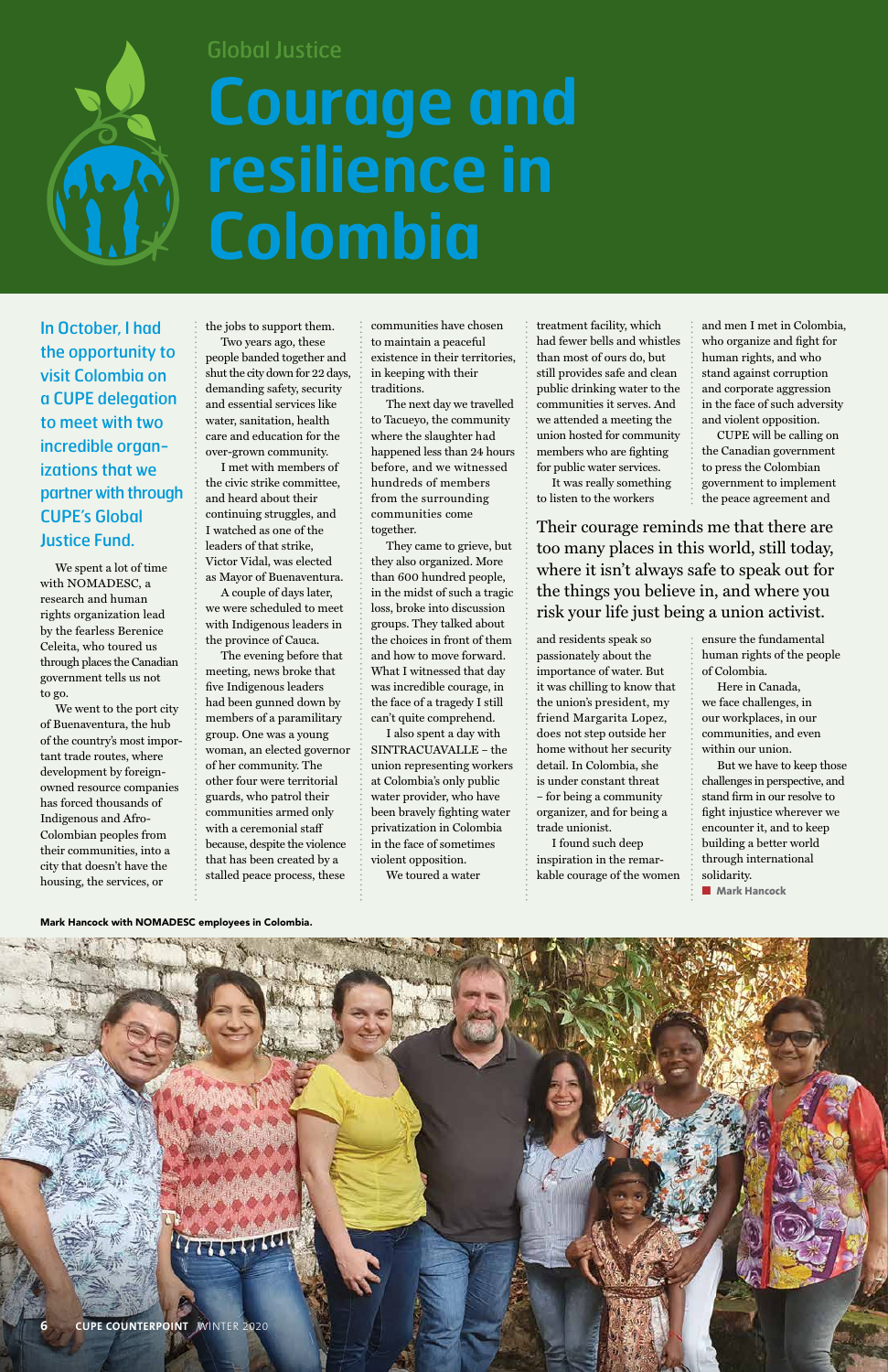In early December, progressive voices from across the world, including researchers, labour leaders and grassroots activists, came together in Amsterdam to talk about strategies to bring public services back in house.

The Future is Public conference continued the important work CUPE does with our Canadian and international allies to end privatization and demand strong, well-funded public services. The conference was attended by over

350 diverse voices from all around the world.

The conference highlighted the fact that we are living in a crucial moment that demands decisive action, and CUPE brought the Canadian perspective to the conference. This was an



**To see the full recording of the panel, check out CUPE's Facebook page**. ■ **Charles Brenchley** 

#### important opportunity for CUPE to showcase the work we are doing on the privatization file, as well as a chance to learn about ways in which we can strengthen the work we do and build international networks of solidarity.

**WAORER SOLUTE:**<br>
South, NL, are welcoming the town of Conception Bay a move to automated garbage pickup. The new trucks mean safer working conditions for the solid waste crew, members of CUPE 3034. Ending garbage privatization was the first step in improving

### **CUPE leads discussion on pensions**

CUPE led the discussion around public sector pensions and the role they play in the privatization of public infrastructure around the

world. The discussion, facilitated by Daria Cibrario, from our partner organization Public Services International, focused on the fact that we must find ways to hold our workers' pensions funds accountable for their investment decisions, and ensure they are not contributing to a system of privatization.

Now, residents wheel large plastic garbage bins to the curb. Mitchell doesn't touch the bags inside. Instead, he operates an arm from inside the truck that grabs and empties the bin into the truck. "I remember days when I was throwing 14 tons. Now, that arm is throwing it for you," he says. ■ **Karin Jordan** 



safety for the workers.

"What a difference, working for the town. It's all about safety," says Corey Mitchell, a member of the solid waste crew. "Collecting garbage is dirty, dangerous work. Automation makes that job much safer," says Mitchell, who worked for the contractor before the town brought solid waste services back in house in 2012, ending 30 years of unreliable and expensive service.

Bringing the work in house made it easier to tackle health and safety issues, but workers lifting tons of garbage a day still

#### faced hazards.

The local has kept injuries high on the agenda at labour-management and joint occupational health and safety committee meetings, says CUPE 3034 President Terri-Lynn Cooper. When the town bought one automated truck, the local worked to speed up a full switch to automation.

"Council decided they were going to do it over a long period - a couple of years, but we kept pushing," says Cooper. The town agreed, and pickup has been fully automated since the fall of 2019.

Cooper says it was a high priority because of workplace injuries "like back, arm, and knee injuries, as well as injuries from sharp things in the garbage, like needles. It was happening regularly."

Mitchell says wasp nests and rodents were just some of the hazards he faced opening the wooden boxes where residents left

garbage for pickup. Several years ago, broken glass in a garbage bag left him with a gash in his leg that took eight stitches to close.

## **In-house solid waste boosts safety for CUPE 3034 crew**

## **CUPE convenes panel on pension funds at international public services conference**

New research launched at the conference shows global momentum continues to build to end privatization. The research, brought together by the Transnational Institute, documents more than 1,400 examples of privatization being reversed, across all sectors, including more than 50 Canadian cases.

CUPE 3034 President Terri-Lynn Cooper and Corey Mitchell.